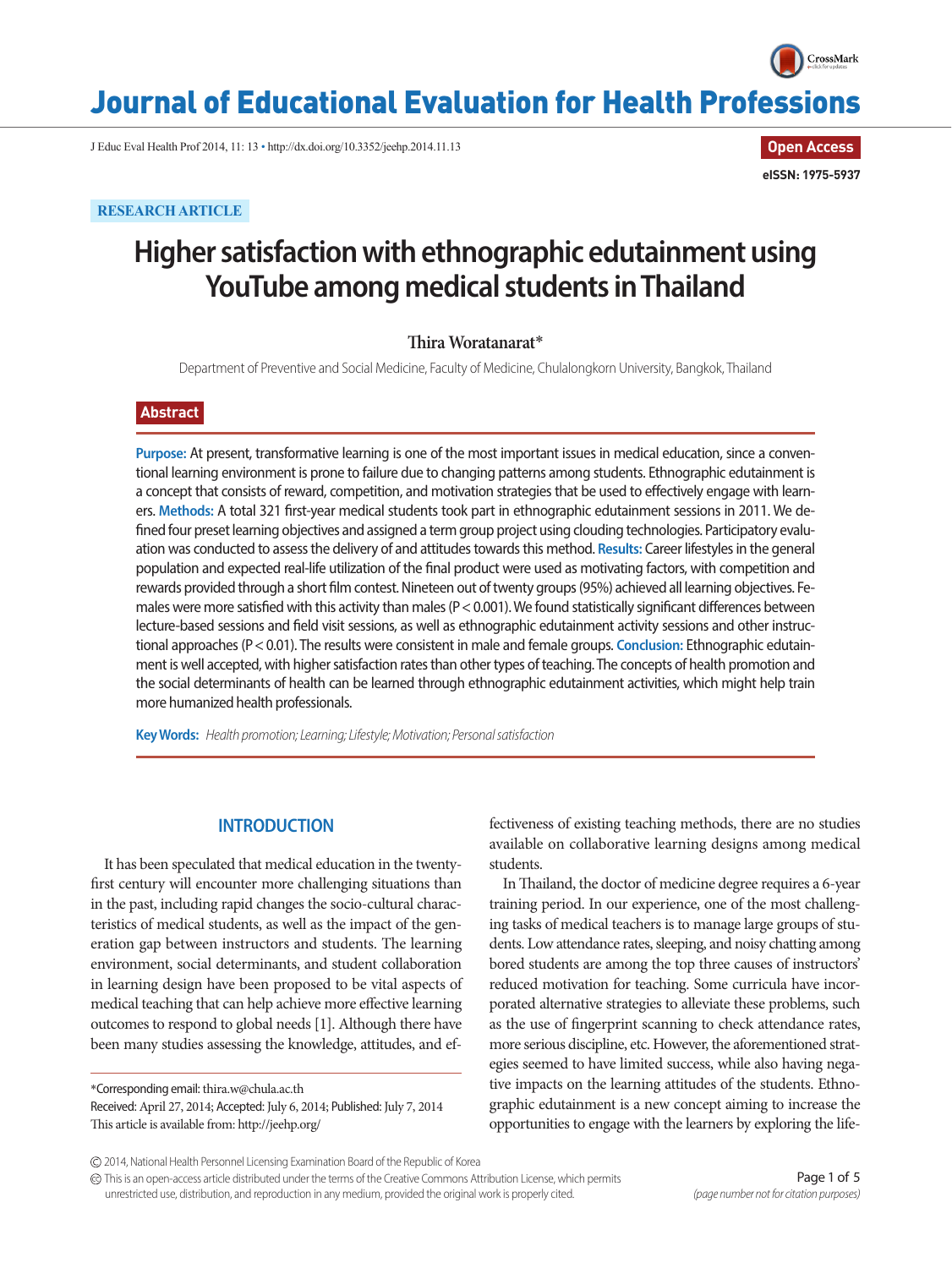styles of the population; in the education sector, the similar concept of "edutainment" has been used with the goal of improving students' attention and learning outcomes [2]. This concept is defined as a teaching method comprised of reward, competition, and motivational strategies. This study aims to translate this concept into practice and present the results from a medical education setting.

# **METHODS**

During the 2011 academic year, in the "Doctor and Society" course for first-year medical students in the Faculty of Medicine, Chulalongkorn University, we instructed 321 medical students in their first semester (4-month period from June 2011 to September 2011). The course introduced medical students to the physician's roles in society, as well as the importance of the social determinants of health and health promotion. Existing teaching methods used in previous years included lectures, in-class group activities, and field visits to various places, with varying after-class evaluation results from the students.

We incorporated the ethnographic edutainment concept into the teaching plan and implemented three strategies, namely reward, competition, and motivation. The students were divided into 20 groups, with approximately 16 students per group, for the activity entitled "2011 Docsoc Short Film Festival."

Each group was assigned a term project consisting of an ethnographic study of a specific career in society in order to answer four questions:

- ∙ What is/are the lifestyle(s) of the people in the selected career?
- ∙ What is/are the health risk(s) of the people in the selected career?
- ∙ How do the people in the selected career perceive their health risk(s)?
- ∙ What recommendation(s) would you make to the people in the selected career to minimize or avoid their health risk(s)?

Students received a 15-minute instructional overview of health, health risks, and ethnographic research. Ethnographic data collection methods were introduced in a 15-minute discussion, including the document/literature review process, key informant interviews, observation, and visualization/picturization/dramatization methods. The expected deliverable from each group was a short film in avi, wmv, or mpeg format, 7–10 minutes in length. The students were instructed to utilize their time after class to complete this group activity.

The evaluation methods, combining popular social network (i.e., Facebook) and clouding technology (i.e., YouTube), were introduced to the students as follows:

1. The movies were to be uploaded to http://www.youtube.

com. Each group was instructed to send the link of their uploaded movie to the instructor no later than one week prior to the last class in order to allow adequate time for all evaluating parties.

- 2. A three-step evaluation process was used, including evaluations by all students, by the instructor (TW), and by external honorable guests/experts. All evaluations were conducted via Facebook (http://www.facebook.com/docsoc2011), which was one of the most accessible social networks among medical students and other people in Thailand.
- 3. All students were encouraged to voluntarily "add friends" from their Facebook accounts to the docsoc2011 account, which was opened and organized by the instructor (TW), in order to make their friends eligible to vote for one or more of their favorite movies by clicking "Like" on the Facebook page. However, there was no penalty for those who were not willing to do this.
- 4. After receiving the uploaded links from the students, the instructor placed the YouTube link onto the Facebook wall for all evaluating parties to watch and judge. The students were encouraged to freely vote for their favorite movies by pressing the "Like" button for as many movies as they wanted, based on the objectives of the activity as well as their interests. However, the instructor and external guests/ experts, who were invited by the instructor via his Facebook network, examined all movies based on each activity objective and selected their top-three favorite movies. Each student vote counted for one point, and each expert and instructor vote counted for three points.
- 5. The students were informed that the results of the contest would be announced in the last session of the class at the end of the term, with prizes. The Thai Health Promotion Foundation, which is a non-profit organization for health promotion activities in Thailand, willingly supported the production of souvenirs, such as shirts and caps, for the contest prizes.
- 6. Additionally, the instructor also informed the students that their outputs would be considered for use as health educational materials for the public.

The students were encouraged to freely nominate the careers of their interest, and, subsequently, voluntarily vote for each group; the processes were facilitated and managed by the students and took 15 minutes.

Students were also advised that they could freely consult and discuss with the instructor during their term project, either in face-to-face meetings or using social networks. After the end of the course, all students were encouraged to provide voluntary feedback about the course and rate their satisfaction on a 5 point Likert scale (1, lowest; 2, low; 3, moderate; 4, high;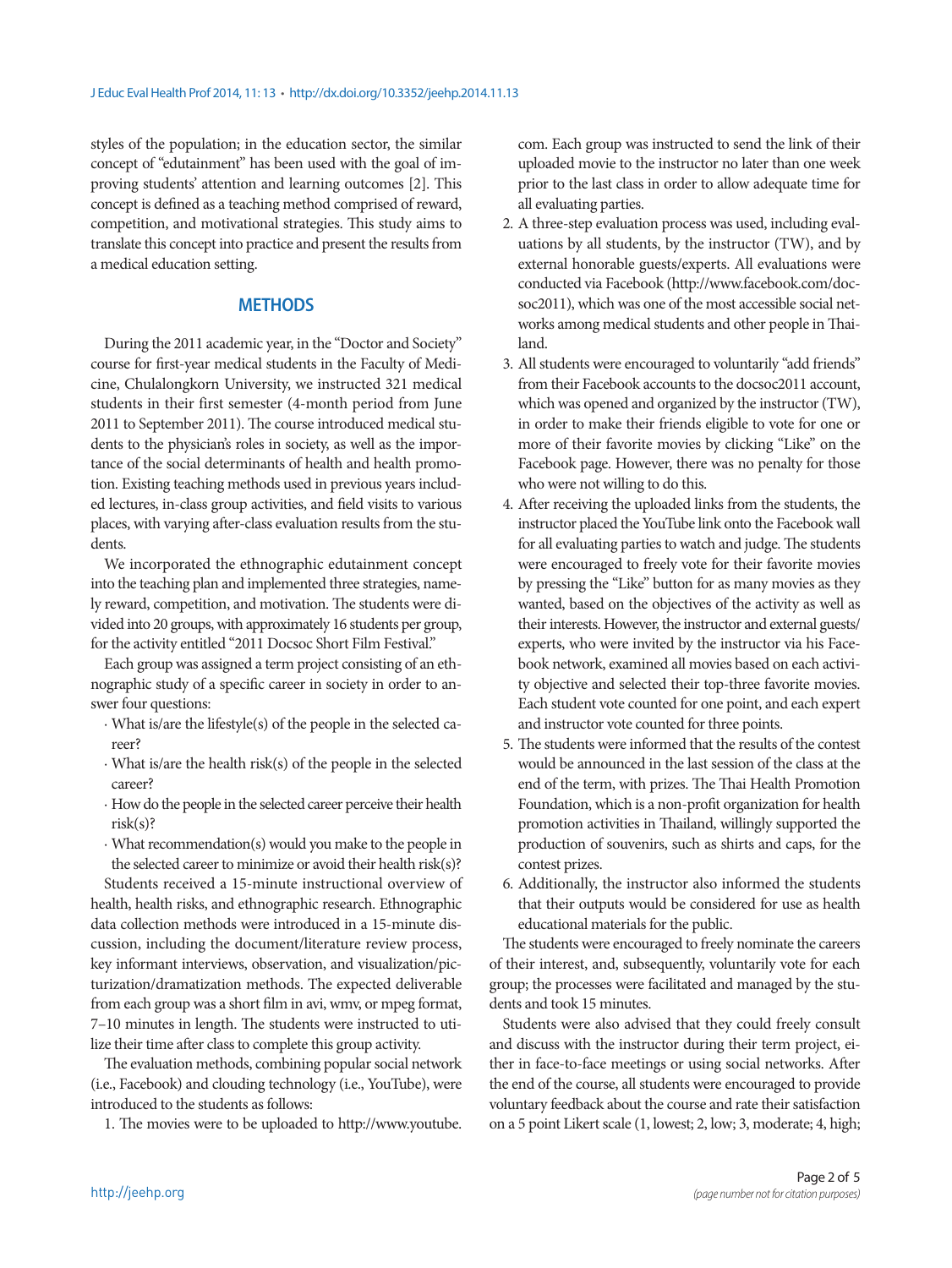5, highest). In order to test whether the ethnographic edutainment concept utilized in this activity was working, we compared the satisfaction scores of this activity with those of the lecture-based sessions, the in-class group activities, and the field visit activities using a one-way analysis of variance (ANOVA). The analysis was conducted using STATA ver. 12 (STATA Corp., College Station, TX, USA). Content analysis was also conducted to extract qualitative data from the students' feedback on this activity, which were presented in a descriptive fashion.

## **RESULTS**

Within four weeks of the first introduction class, all of the 321 medical students (100%) had added friends to the Docsoc2011 page via their Facebook accounts. In parallel, a total of 50 external evaluators participated in this contest after being approached by the instructor; external evaluators were graduates in arts, movies, sciences, business, etc. All groups

sent their deliverables to the instructor on time. The careers and movie links are shown in Table 1; the movies can still be watched.

Instructor and external referee voting and judging with regard to the learning objectives showed that 19 out of 20 groups (95%) fulfilled all objectives, the exception being the security guard group, which did not answer the fourth objective clearly. The popular votes of the medical students moderately correlated with the votes of the instructor and the external referees (correlation coefficient, 0.533). The top five favorites of the medical students mostly used funny plot or dramatization formats; these were the public cleaner, office worker, military trainer, public safety volunteer, and bus hostess films, respectively. From the external referees' point of view, the top five movies were the public safety volunteer, taxi driver, military trainer, motorcycle driver, and public cleaner films, respectively. At the end of the class, the medical students were encouraged to voluntarily and anonymously evaluate the activity; a compari-

**Table 1.** Short films from the ethnographic edutainment activity sessions [cited 2014 Jan 4]

| Group | Career                    | <b>YouTube URL address</b>                                                   |
|-------|---------------------------|------------------------------------------------------------------------------|
|       | Airhostess                | http://www.youtube.com/watch?v=hQiL5e4P2oY                                   |
| 2     | Beer bar girl             | http://www.youtube.com/watch?v=glS7BoZp12g                                   |
| 3     | Instructor                | http://www.youtube.com/watch?v=3csLO5G1qwk                                   |
|       | Bus hostess               | http://www.youtube.com/watch?v=HNso0154mpg                                   |
| 5     | Pharmacist                | http://www.youtube.com/watch?v=Bww93SM3T9s                                   |
| h     | Police                    | http://www.youtube.com/watch?v=pAQOckkOggc                                   |
|       | Thai massage girl         | http://www.youtube.com/watch?v=VGBxnewW_eE                                   |
| 8     | Cook                      | http://www.youtube.com/watch?v=rZcpJuuiMBo                                   |
| 9     | Merchant                  | http://www.youtube.com/watch?v=hKq7_IZbh84                                   |
| 10    | Fortune teller            | http://www.youtube.com/watch?v = Zyx4_Rg0ybk                                 |
|       | <b>Beautician</b>         | http://www.youtube.com/watch?v=VEFCgmOvk9g                                   |
| 12    | Security guard            | http://www.youtube.com/watch?v=XFS45JwLLDl&feature=youtu.be                  |
| 13    | Taxi driver               | http://www.youtube.com/watch?v=jwQze81tlJU                                   |
| 14    | Public safety volunteer   | http://www.youtube.com/watch?v=OrLk5_v0egs                                   |
| 15    | Motorcycle driver         | http://www.youtube.com/watch?v=L7Oyd7s6Gd0&feature=mh_lolz&list=HL1314787777 |
| 16    | Public cleaner            | http://www.youtube.com/watch?v=TYRPYdpScKc                                   |
| 17    | Musician                  | http://www.youtube.com/watch?v=GK0bXV8FZ-8                                   |
| 18    | Office worker             | http://www.youtube.com/watch?v=ClubaXOTeMg                                   |
| 19    | Military trainer          | http://www.youtube.com/watch?v=RwmBC2_xPik                                   |
| 20    | Convenience store cashier | http://www.youtube.com/watch?v=3xsHeQjyqCc                                   |

#### **Table 2.** Difference of satisfaction scores for four instructional approaches between 151 male and 165 female students

| Teaching type            | Satisfaction score (95% confidence interval) | $P-valuea$          |                     |         |
|--------------------------|----------------------------------------------|---------------------|---------------------|---------|
|                          | Male                                         | <b>Female</b>       | Total               |         |
| Lecture-based            | 4.013 (3.972-4.055)                          | 4.000 (3.984-4.016) | 4.006 (3.985-4.027) | 0.541   |
| In-class group activity  | 4.073 (4.031-4.115)                          | 4.052 (4.019-4.087) | 4.062 (4.036-4.089) | 0.463   |
| Field visit              | 4.140 (4.083-4.195)                          | 4.118 (4.069-4.167) | 4.128 (4.091-4.164) | 0.567   |
| Ethnographic edutainment | 4.285 (4.212-4.358)                          | 4.747 (4.681-4.813) | 4.530 (4.475-4.584) | < 0.001 |

a)Unpaired t-test between male and female students.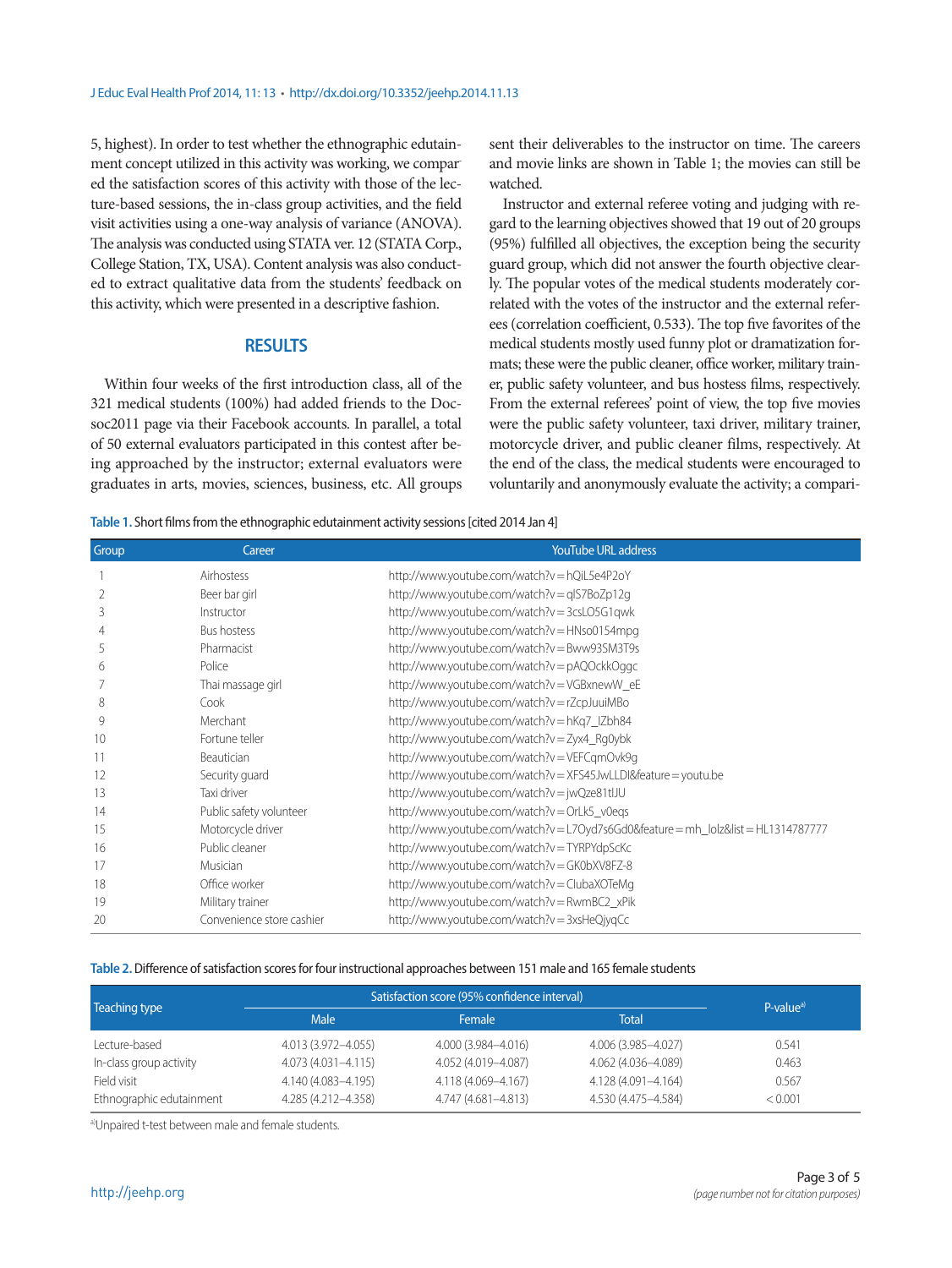#### J Educ Eval Health Prof 2014, 11: 13 • http://dx.doi.org/10.3352/jeehp.2014.11.13

| Comparison of scores     | Male (P-value) <sup>a)</sup> |                          |                          | Female (P-value) <sup>a)</sup> |                          |                          |
|--------------------------|------------------------------|--------------------------|--------------------------|--------------------------------|--------------------------|--------------------------|
|                          | Lecture                      | In-class group           | <b>Field visit</b>       | Lecture                        | In-class group           | <b>Field visit</b>       |
| In-class group           | 0.764                        | $\overline{\phantom{a}}$ |                          | 0.616                          | $\overline{\phantom{a}}$ | $\overline{\phantom{a}}$ |
| Field visit              | < 0.01                       | 0.542                    | $\overline{\phantom{a}}$ | < 0.01                         | 0.277                    | $\overline{\phantom{a}}$ |
| Ethnographic edutainment | < 0.01                       | < 0.01                   | < 0.01                   | < 0.01                         | < 0.01                   | < 0.01                   |

### **Table 3.** Comparison of scores by instructional approach and gender

a)One-way ANOVA with Bonferroni correction.

son of the satisfaction scores is shown in Tables 2 and 3.

A total of 316 out of 321 students (98.44%) participated in the anonymous evaluation at the end of the course; 151 (48.6%) were male and 165 (51.4%) were female. Four types of teaching methods were evaluated: lecture-based sessions, in-class group activity sessions, field visit sessions, and ethnographic edutainment activity sessions. Unpaired t-test revealed that females rated the ethnographic edutainment activity sessions higher than males, reaching statistical significance (P < 0.001). There was no significant difference between genders for the other sessions.

A one-way ANOVA with the Bonferroni correction showed statistically significant differences between lecture-based sessions and field visit sessions, as well as the ethnographic edutainment activity sessions and all other instructional activities  $(P<0.01)$ . These results were consistent in both male and female groups. From a content analysis of the feedback received from 136 medical students, 120 students (88.23%) stated that the activity was a satisfactory way for them to achieve the learning objectives and understand health risks in the population, based on a wide range of occupations. Twenty-five students (18.38%) stated that the activity was the most interesting and enjoyable of all activities in the course.

### **DISCUSSION**

Our study aimed to apply the ethnographic edutainment concept in practice among medical students. By combining reward, motivation, and competition strategies, the approach produced impressive results in terms of the students' attitudes towards the activity sessions, as revealed by higher satisfaction scores compared to those of other types of activities, as well as strong qualitative feedback. Through the use of these three strategies comprising the ethnographic edutainment concept, the students were motivated by the various career lifestyles in the population, as well as the knowledge that their outputs could be used as public health educational materials in the hospital. At the same time, competition was established through a short film contest with rewards in the form of a score, ranking, and souvenirs. It should be noted that fairness and participatory channels are important issues that should be taken into account and arranged in advance.

In a prospective study of physician characteristics using SW-OT (strengths, weaknesses, opportunities, threats) analysis, it was found to be a growing trend among medical students to not want to work in community or rural areas, with the rate rising from 25% in 2008 to 29.65% in 2010 [3]. One of the major reasons in that three-year cohort may have been an inadequate understanding of the real-life health-related context of the population. Hence, it is crucial to develop strategies to help medical students better understand real-life contexts and the social determinants of health, with the ultimate goal of turning them into the humanized health professionals of the future.

The ethnographic edutainment concept used in our study was well received, with higher satisfaction from this generation of medical students than other types of activity in the same course. This approach was not only fun, but also achieved the objectives of bringing the students into real-life contexts (i.e., various careers) and giving them the opportunity to practice their skills at data collection, the analysis of health risks related to specific careers, and the synthesis of recommendations to control, prevent, and correct health risks for each career. However, a limitation of this approach is that there are multiple steps that the instructor should carefully prepare beforehand: delivery of a detailed student briefing session about the ethnographic edutainment concept and the activities to be accomplished, preparing and facilitating the use of clouding technologies to be used during the sessions (i.e., social networks, online evaluations for both the referees and the students), and striking a balance among rewarding, motivating, and competition strategies during the sessions.

In conclusion, ethnographic edutainment is well accepted by students, with higher satisfaction rates than other teaching approaches. Health promotion and the social determinants of health can be learned through these activities, which might help train more humanized health professionals in the future.

**ORCID:** Thira Woratanarat: http://orcid.org/0000-0003-0661- 1008